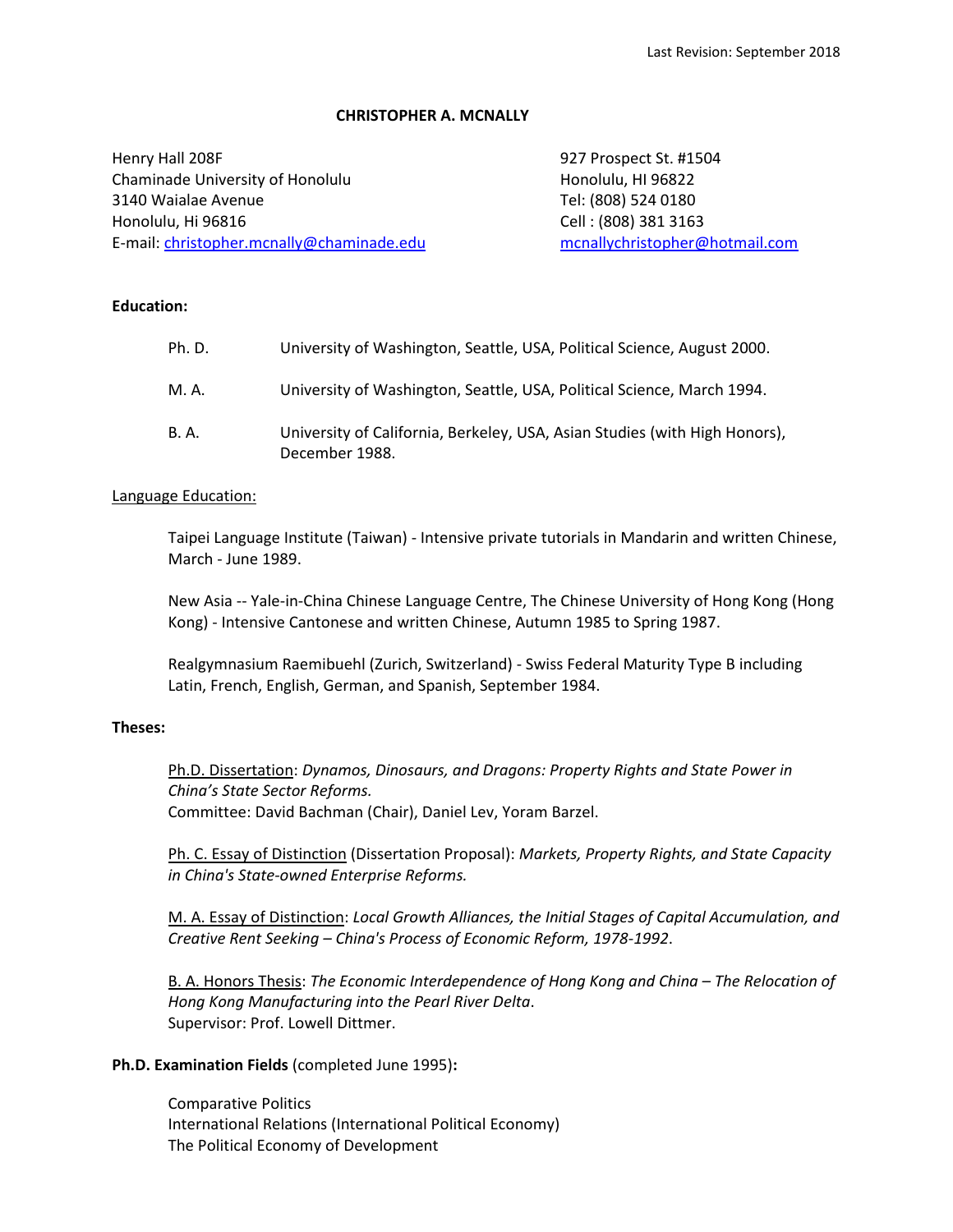# **Professional Positions:**

Professor of Political Economy (tenured), Historical and Political Studies, Chaminade University of Honolulu, USA, August 2015-present; developing new programs of study and courses in political economy, political science, international studies, and East Asian studies; principal convener of Chaminade University's annual *Presidential Policy Forum on Sino-Capitalism* analyzing aspects of China's international reemergence and its implications for the world.

Adjunct Senior Fellow**,** East-West Center, Honolulu, Hawaii, USA, January 2011-present; managing collaborative research projects focused on China's contemporary reforms and serving as resource person for public diplomacy programs; implemented executive education courses in collaboration with Tsinghua University's School of Economics and Management, Beijing, PRC.

Associate Professor of Political Economy (tenure-track), Historical and Political Studies, Chaminade University of Honolulu, USA, August 2011-August 2015; restructured the International Studies-International Relations track study program and developed new courses in political economy.

Director, China-US Relations Program, and Assistant Professor of International Business, College of Business and Economics, University of Hawaii-Hilo, USA, January 2011-August 2011; restructured and redesigned the curriculum for the China-US Relations M.A. program.

Research Fellow, East-West Center, Honolulu, Hawaii, USA, October 2000-January 2011; designed, managed, and provided intellectual leadership for several policy-oriented international collaborations in research, education, and public diplomacy.

Research Fellow, Asia Research Centre, Murdoch University, West Australia, January 1999-April 2000; conducted in-depth research on a variety of Asia-Pacific security and economic issues.

Research Associate, Institute of Asia-Pacific Studies, The Chinese University of Hong Kong, October 1996-September 1997; conducted research on China's state sector reforms.

Dissertation Fieldwork under the auspices of the Shanghai Academy of Social Sciences, August 1995-January 1997

Research Assistant for Prof. Lowell Dittmer of the University of California, Berkeley, 1991-1992; conducted fieldwork in Guangdong on the development of Foreign Trading Corporations.

Sales Executive for China Trade (Flavor Chemicals) at Givaudan (Hong Kong), Ltd., 1990-1991

### **Publications:**

### Editorships

"Rebalancing China's Political Economy*,"* guest editor (with B. Luethje) of a special issue in the *Journal of Contemporary Chinese Affairs*, no. 4, 2013, German Institute of Global and Area Studies, Hamburg, Germany; available at: [http://journals.sub.uni](http://journals.sub.uni-hamburg.de/giga/jcca/issue/view/100)[hamburg.de/giga/jcca/issue/view/100](http://journals.sub.uni-hamburg.de/giga/jcca/issue/view/100)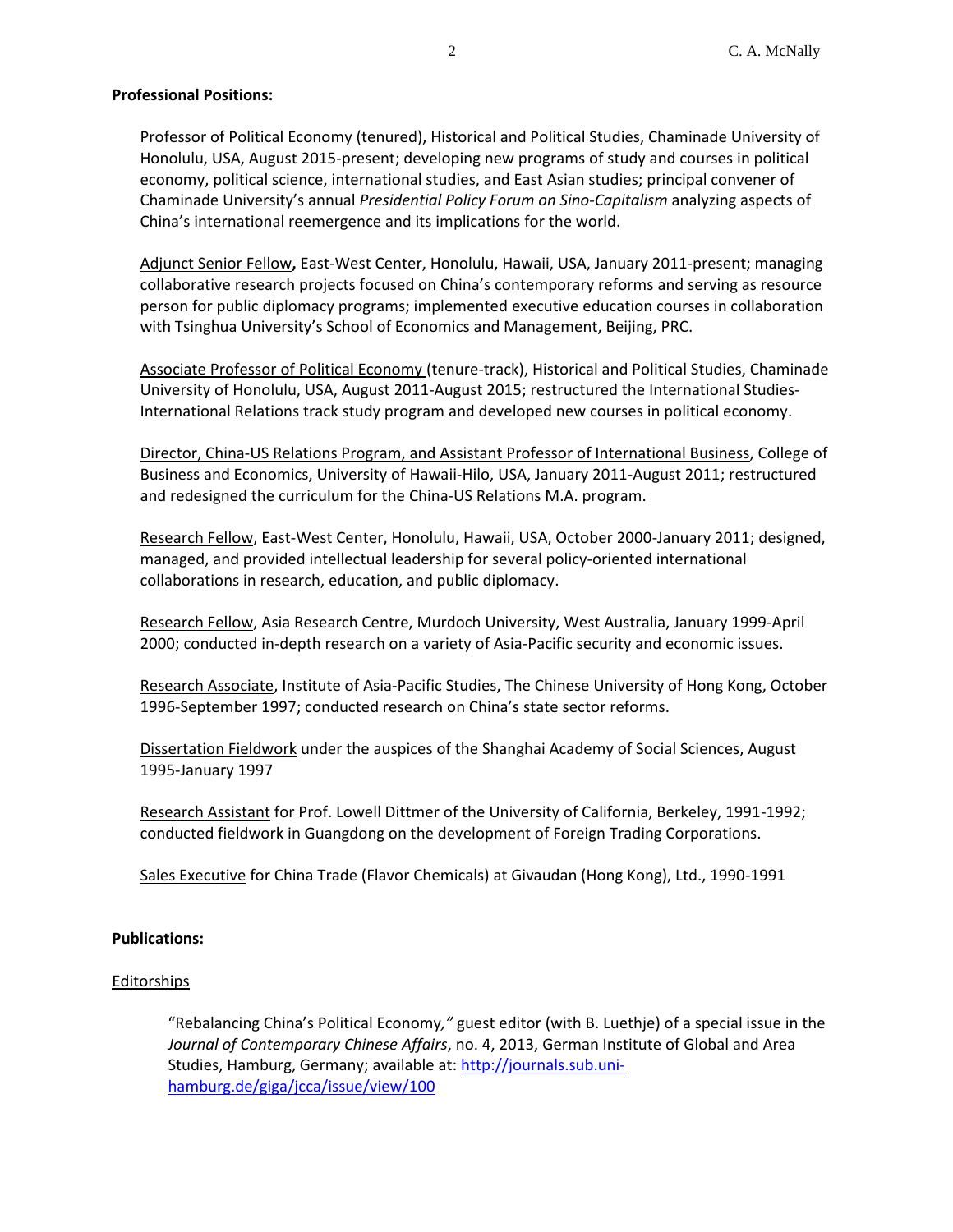*Cross-Border Governance in Asia – Regional Issues and Mechanisms*, co-editor (with G. Shabbir Cheema and Vesselin Popovski), Tokyo: United Nations University Press, 2011 (ISBN: 978-92- 808-1193-3).

*China's Emergent Political Economy – Capitalism in the Dragon's Lair,* sole editor and contributor, London and New York: Routledge, 2008 (ISBN: 978-0-415-42572-8); published as a paperback in July 2009 (ISBN: 978-0-415-49718-3).

*Asia Pacific Security Outlook 2002*, co-editor (with Charles E. Morrison), Tokyo and New York: Japan Center for International Exchange, 2002 (ISBN: 4-88907-058-3).

*Asia Pacific Security Outlook 2001,* co-editor (with Charles E. Morrison), Tokyo and New York: Japan Center for International Exchange, 2001 (ISBN: 4-88907-056-7).

#### Journal Articles

"A Novel Pathway to Power? Contestation and Adaptation in China's Internationalization of the RMB," with Julian Gruin, *Review of International Political Economy*, vol. 24, issue 4 (Fall), 2017, pp. 599-628; published online on May 5, 2017 at: <http://www.tandfonline.com/eprint/XVfB3II2nXaN66Eesctz/full>

"Rebalancing the Economy, Refurbishing the State: The Political Economic Logic of Sino-Capitalism in Contemporary China," *Revue de la regulation* (*Regulation Review*), Spring 2017, Online since 26 September 2017, at: [http://journals.openedition.org/regulation/12294;](http://journals.openedition.org/regulation/12294) DOI : 10.4000/regulation.12294

"Is Global Finance Adapting to the Renminbi?" with Julian Gruin, *East Asia Forum*, 7 September 2016, available at[: http://www.eastasiaforum.org/2016/09/07/is-global-finance-adapting-to](http://www.eastasiaforum.org/2016/09/07/is-global-finance-adapting-to-the-renminbi/)[the-renminbi/](http://www.eastasiaforum.org/2016/09/07/is-global-finance-adapting-to-the-renminbi/)

"The Political Economic Logic of RMB Internationalization: A Case Study in Sino-Capitalism," *International Politics*, vol. 52, no. 6, November 2015, pp. 704-723.

"China's Hidden Obstacles to Socioeconomic Rebalancing," with Boy Lüthje, *AsiaPacific Issues*, no. 120, October 2015; available at:<http://www.eastwestcenter.org/node/35365>

"Refurbishing State Capitalism: A Policy Analysis of Efforts to Rebalance China's Political Economy," *Journal of Contemporary Chinese Affairs*, no. 4, December 2013, pp. 45-71.

"Rebalancing China's Emergent Capitalism: State Power, Economic Liberalization and Social Upgrading," with Boy Luethje and Tobias ten Brink, *Journal of Contemporary Chinese Affairs*, no. 4, December 2013, pp. 3-16.

"The Challenge of Refurbished State Capitalism: Implications for the Global Political Economic Order," *Der Moderne Staat (The Modern State)*, vol. 6, no. 1, June 2013, pp. 33-48; available at: <http://www.budrich-journals.de/index.php/dms/article/view/13109>

"How Emerging Forms of Capitalism are Changing the Global Economic Order," *AsiaPacific Issues*, no. 107, February 2013, pp. 1-8.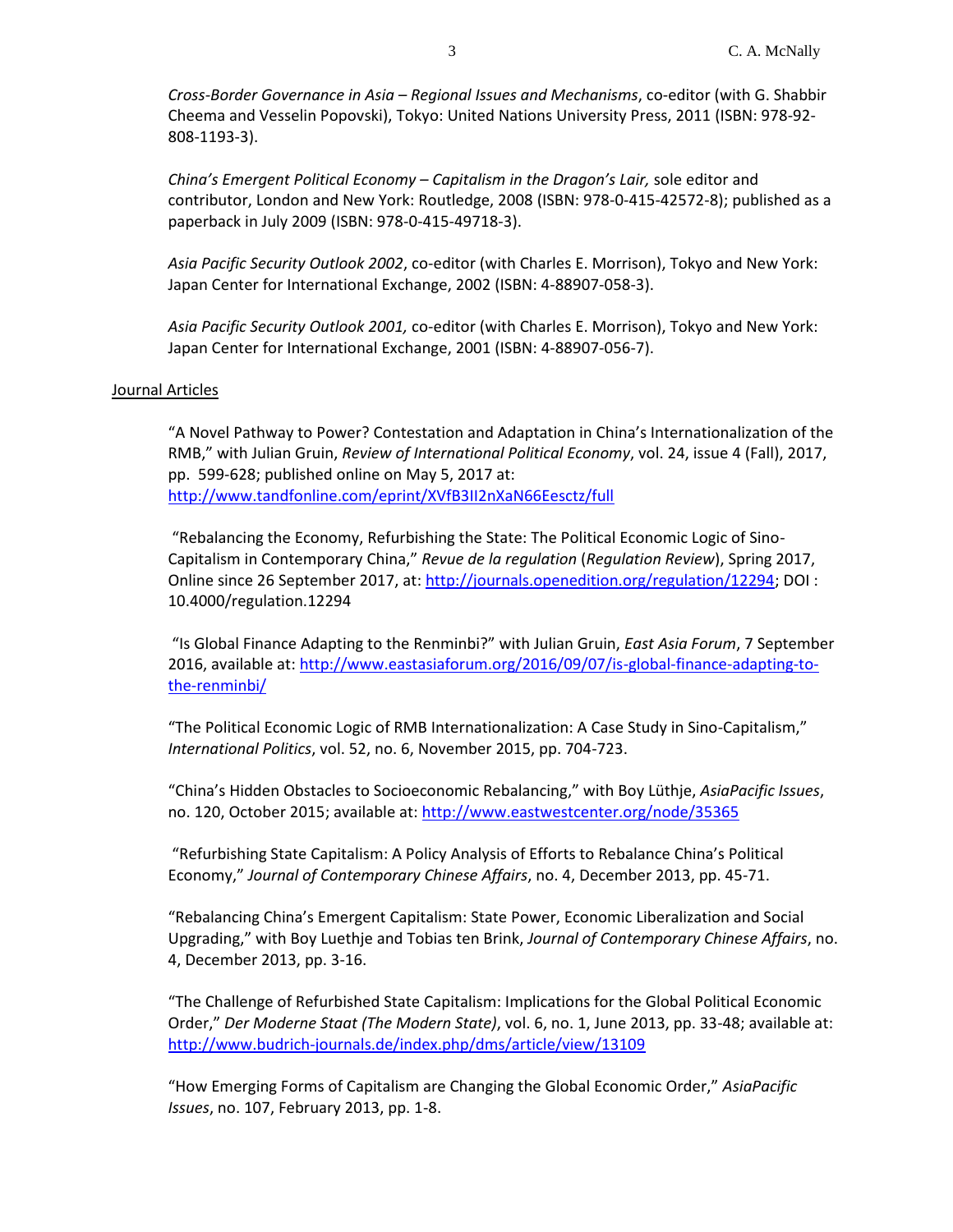"Sino-Capitalism: China's Reemergence and the International Political Economy," *World Politics*, vol. 64, issue 4, October 2012, pp. 741-776.

"China's Changing *Guanxi* Capitalism – Private Entrepreneurs between Leninist Control and Relentless Accumulation," *Business and Politics*, vol. 13, issue 3, August 2011; available at: <http://www.bepress.com/bap/vol13/iss2/art5/>

"Sources of Social Support for China's Current Political Order: The 'Thick Embeddedness' of China's Private Capital Holders," with Teresa Wright, *Communist and Post-Communist Studies*, vol. 43, no. 2, June 2010, pp. 189-198 (also published in Chinese as "支持中国现行政治制度的社 会源泉: 私人资本所有者的" 深度嵌入," *China Research* [中国研究], no. 8, 2011, pp. 29-38).

"Gathering Storm Clouds – The Fault Lines of China's Capitalist Juggernaut," *Asian Affairs: An American Review*, vol. 35, no. 4, 2009, pp. 212-229.

"China's Capitalist Transition: The Making of a New Variety of Capitalism," *Comparative Social Research* (special issue on *Capitalisms Compared*, Lars Mjosset and Tommy H. Clausen, eds.), vol. 24, 2007, pp. 177-203.

"Exploring Capitalist Development in Greater China: A Synthesis," with Cindy Y.W. Chu, *Asian Perspective*, vol. 30, no. 2, 2006, pp. 31-64.

"Global Capitalism versus Leninist Controls: 'Informatization' and E-Government in the People's Republic of China," *Journal of E-Government*, vol. 2, no. 4, 2005, pp. 3-14.

"Sichuan: Driving Capitalist Development Westward," *The China Quarterly*, no. 178, 2004, June, pp. 426-447.

"Strange Bedfellows: Communist Party Institutions in the Corporate Governance of Chinese State Holding Corporations," *Business and Politics*, vol. 4, no. 1, 2002, pp. 91-115.

"China's State-owned Enterprises: Humming or Crumbling?" *Asia-Pacific Issues*, no. 59, March, 2002.

"Is Big Beautiful? -- Restructuring China's State Sector under the Policy of *Zhuada*," with Peter N. S. Lee, *Issues and Studies*, vol. 34, no. 9, 1998, pp. 22-48.

"The *Nianxinzhi*: Remunerating Corporate Managers in China's State Sector," with Peter N. S. Lee , *The Asian Journal of Business and Information Systems*, vol. 2, no. 2, 1997, pp. 173-191.

"Shanghai's Way Forward: A Prelude to China's Next Stage of Enterprise Reform," *China Perspectives*, no. 14, November/December 1997, pp. 33-39 (also published in French as "Le marche en avant de Shanghai: un prelude vers une nouvelle etape des reformes," *Perspectives Chinoises*, no. 43, September/October, 1997, pp. 33-39).

### Book Chapters

"Tracing the Emergence of Sino-Capitalism: Social Change and Development in Contemporary China," in G. Honor Fagan and Ronaldo Munck, eds. *Handbook on Development and Social Chang*e, Cheltenham, UK: Edward Elgar Press, 2018, pp. 269-290.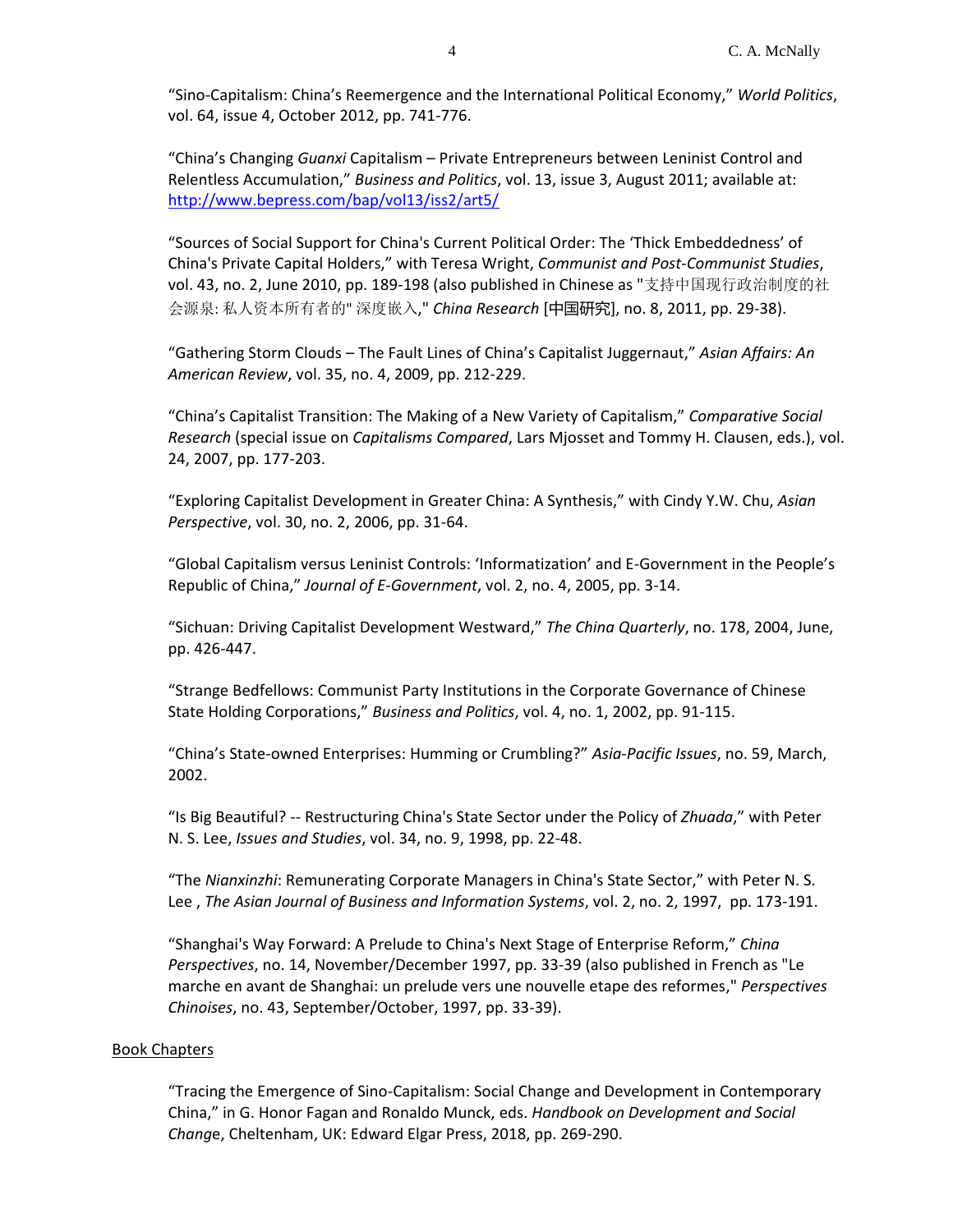"Sino-Capitalism: China's Reemergence and the International Political Economy," in Shaun Breslin, Carla Freeman, and Simon Shen, eds. *China and the World* - *Vol. 6: China and the Global Economy* (Sage Library of International Relations), London: SAGE Publications, 2014.

"The Evolution and Contemporary Manifestations of Sino-Capitalism," in Uwe Becker, ed. *The BRICS and Emerging Economies in Comparative Perspective – Political Economy, Liberalisation and Institutional Change*, London and New York: Routledge, 2014, pp. 53-78.

"A Macro-Historical Analysis: Globalization, Party-State, and Capital in China's Emergent Capitalism," in Masanobu Ido, ed. *Varieties of Capitalism, Types of Democracy and Globalization*, London and New York: Routledge, 2012, pp. 169-192.

"Synopsis: Cross-Border Governance and the Challenges of Globalization," in G. Shabbir Cheema, Christopher A. McNally, and Vesselin Popovski, eds. *Cross-Border Governance in Asia – Regional Issues and Mechanisms*, Tokyo: United Nations University Press, 2011, pp. 267-296.

"Introduction: The China Impact," in Christopher A. McNally, ed. *China's Emergent Political Economy – Capitalism in the Dragon's Lair*, London and New York: Routledge, 2008, pp. 3-16.

"Reflections on Capitalism and China's Emergent Political Economy," in Christopher A. McNally, ed. *China's Emergent Political Economy – Capitalism in the Dragon's Lair*, London and New York: Routledge, 2008, pp. 17-35.

"The Institutional Contours of China's Emergent Capitalism," in Christopher A. McNally, ed. *China's Emergent Political Economy – Capitalism in the Dragon's Lair*, London and New York: Routledge, 2008, pp. 107-125.

"Conclusion: Capitalism in the Dragon's Lair," in Christopher A. McNally, ed. *China's Emergent Political Economy – Capitalism in the Dragon's Lair*, London and New York: Routledge, 2008, pp. 228-244.

"Strange Bedfellows: Communist Party Institutions in the Corporate Governance of Chinese State Holding Corporations," in Thomas Clarke, ed. *Corporate Governance – Critical Perspectives on Business and Management, Volume IV, Asian Corporate Governance*, London and New York: Routledge, 2004, pp. 267-294.

"Sichuan: Driving Capitalist Development Westward," in David S. G. Goodman, ed*. China's Campaign to "Open Up the West": National, Provincial and Local Perspectives*, Cambridge: Cambridge University Press, 2004, pp. 112-133.

"Baptism by Storm: The SARS Crisis' Imprint on China's New Leadership" in Tommy Koh, Aileen Plant, and Eng Hin Lee, eds. *The New Global Threat – Severe Acute Respiratory Syndrome and its Impacts,* Singapore: World Scientific Press, 2003, pp. 69-89.

"China's State Sector Under Reform: Old Wine in a New Bottle," in P.N.S. Lee and C.W.H. Lo, eds. *Remaking China's Public Management*, Westport, CT: Quorum Books, 2001, pp. 151-166.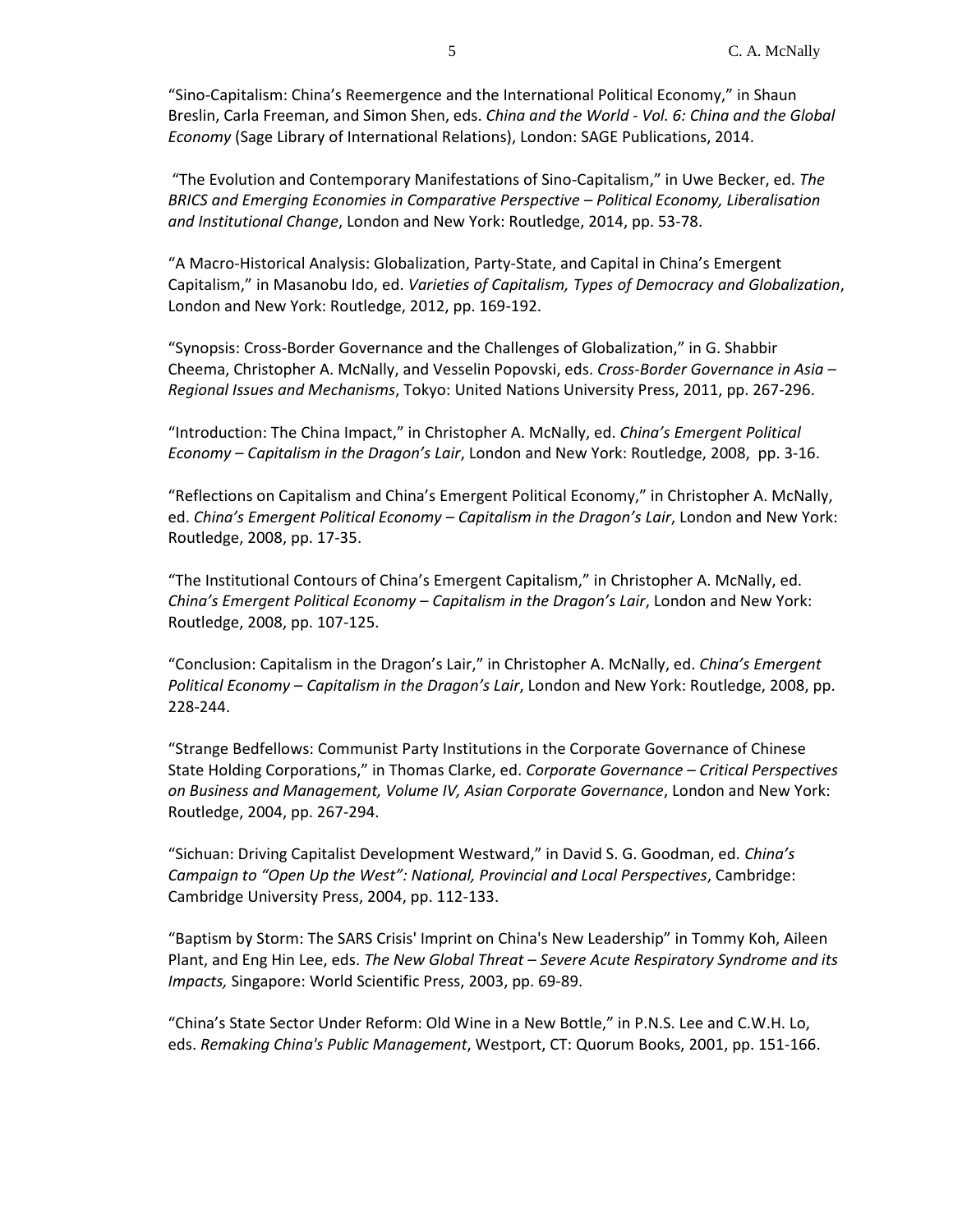# **Encyclopedias**

"Chongqing," in David Pong, J. F. Andrews, J. Beja, F. Christiansen, D. Faure, and A. Finnane, eds. *Encyclopedia of Modern China*, volume 1, Detroit, MI: Charles Scribner's Sons, 2009, pp. 265- 266.

## Working Papers

"A Macro-Historical Analysis: Globalization, Party-State and Capital in China's Emergent Capitalism," in Masanobu Ido, ed. *Party System Change and the Transformation of Production Regime*, Academic Report, The Japan Society for the Promotion of Science (Grant-in-aid for Scientific Research B-18330028), March 15, 2010.

"Entrepreneurship and Political *Guanxi* Networks in China's Private Sector," with Hong Guo and Guangwei Hu, *East-West Center Working Papers – Politics, Governance, and Security Series*, No. 19, East-West Center, Honolulu, HI, August 2007.

"Insinuations on China's Emergent Capitalism," *East-West Center Working Papers – Politics, Governance, and Security Series*, No. 15, East-West Center, Honolulu, HI, February 2006.

"The Political Dynamics of Chinese State Sector Reforms," *Asia Research Centre Working Paper*, No. 95, Murdoch University, Perth, Western Australia, April 2000.

### Invited Book Reviews

David P. Rapkin and William R. Thompson, *Transition Scenarios: China and the United States in the Twenty-First Century*, Chicago: University of Chicago Press, 2013. 288p; In *Perspectives on Politics*, Volume 14, Issue 1, March 2016, pp. 286-287

Yin-wah Chu, ed. *Chinese Capitalisms – Historical Emergence and Political Implications*, Houndsmill: Palgrave Macmillan, 2010; In *The China Journal*, no. 64, July 2010, pp. 260-262.

Minqi Li, *The Rise of China and The Demise of the Capitalist World Economy*, New York: Monthly Review Press, 2008; In *The China Journal*, no. 64, July 2010, pp. 262-264

David Shambaugh, ed. *The Modern Chinese State*, Cambridge: Cambridge University Press, 2000; In *China Review International*, vol. 10, no. 1, Spring 2003, pp. 254-259

On Kit Tam, *The Development of Corporate Governance in China*, Cheltenham, UK: Edward Elgar, 1999; In *The China Journal*, no. 44, July 2000, pp.180-182

Editorials and Policy Analyses in *The Wall Street Journal* (Asia), *The China-US Focus*, *The International Herald Tribune, The East Asia Forum*, *The Diplomat*, *The China Daily*, *The Asia Pacific Bulletin, The South China Morning Post, The Washington Times*, *The Abacus*, *The Honolulu Star-Advertiser*, *The Japan Times*, *The China Monitor* (Stellenbosch University, South Africa), *The East Asia Forum* (Australian National University*),* and others.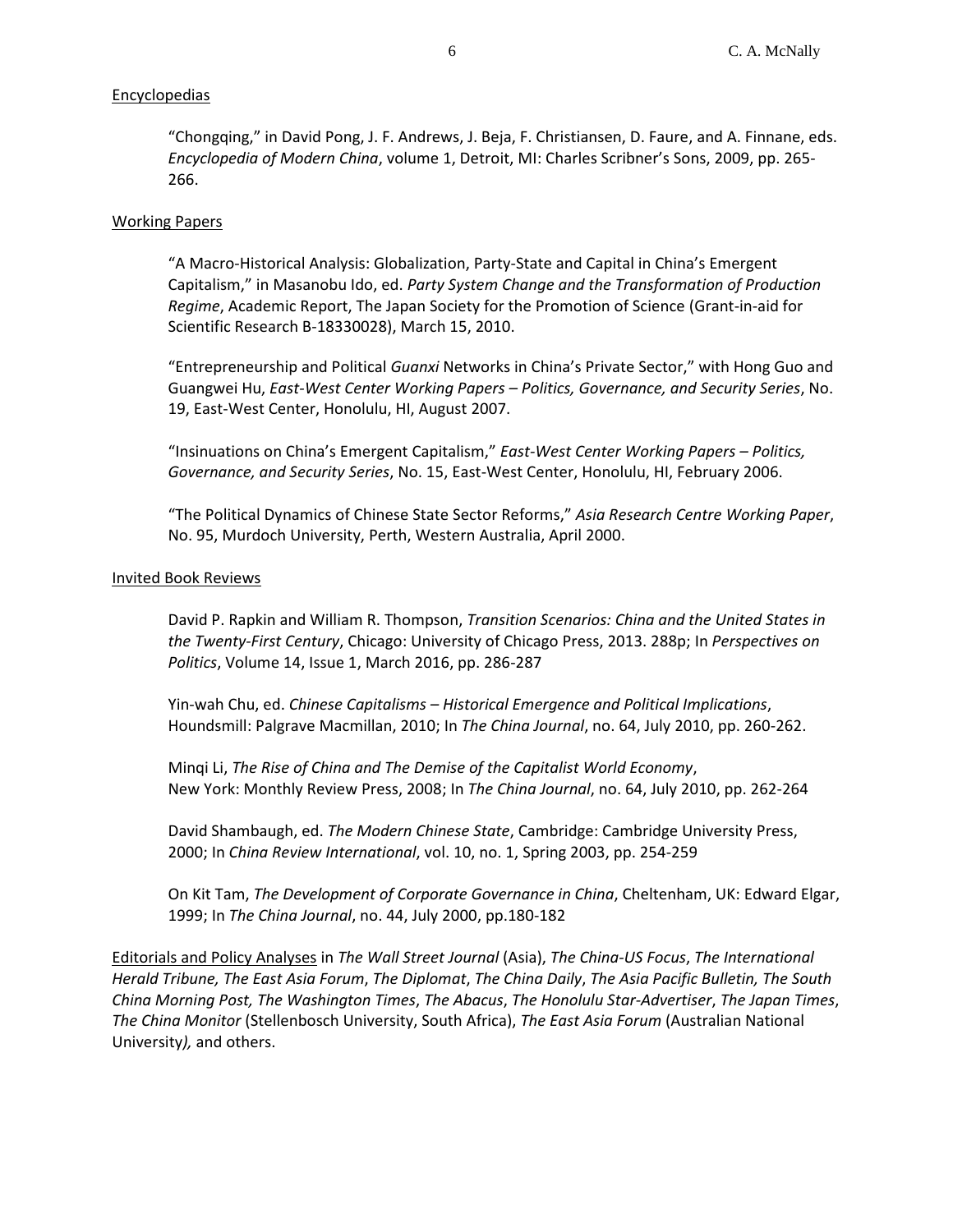### **Work in Progress:**

Lead coordinator with Dr. Boy Luethje (Sun-Yat Sen University, Guangzhou, PRC, and Institute for Social Research, Frankfurt, Germany) on a research project exploring the dynamics of rebalancing China's political economy

"Theorizing Sino-Capitalism: Implications for the Study of Comparative Capitalisms," research article under review with *Contemporary Politics* under the special issue *The BRICS and the European Periphery*, Vivien Schmidt and Alexandra Vasileva, eds.

"Chaotic Mélange: Neo-liberalism and Neo-statism in the Era of Sino-Capitalism," research article in progress

"Sino-Capitalism: China's International Reemergence at the Twilight of the Liberal Order," single-authored book manuscript in progress

# **Referee Work for Academic Journals and Presses:**

*World Politics, American Political Science Review, Review of International Political Economy (RIPE), Review of International Studies, International Affairs, Economy and Society, Socio-Economic Review, The China Journal*, *Comparative Political Studies, Asian Journal of Political Science, Japanese Journal of Political Science*, *Issues and Studies, The Pacific Review, Political Studies, Politics & Policy, Critique Internationale, The China Quarterly, Management International Review, Business and Politics*, Stanford University Press, Rowman and Littlefield, Routledge, Palgrave Macmillan Press, Oxford University Press, Cambridge University Press, and others.

### **Teaching and Research Interests:**

Political Economy: The comparative political economy of the ideas, interests, and institutions underlying formations of capitalism; theoretical foundations of political economy; the international political economy; the political economy of development; comparative political economy, especially Comparative Capitalisms approaches; capitalism and the global environment; China's emergent political economy; the political economy of financial crises.

Comparative Politics and International Relations: Introduction to politics; comparative politics (introductory and advanced courses); international relations (introductory and advanced courses); international political economy; state-society relations; theories of the state and state formation; the rise and fall of great powers; power transition theories; comparative approaches to governance and institutional design.

Regional Specialization: East Asian political economy; problems and issues of contemporary Chinese politics; Chinese foreign policy; China-US relations (business, economics, politics, strategic); Sino-capitalism and the emerging world order; China's "Open Up the West" campaign; the geopolitical and geo-economic implications of China's international reemergence.

# **Formal Teaching Experience (selected):**

Professor of Political Economy, Historical and Political Studies, Chaminade University of Honolulu, USA; developing new curricula in political economy, international studies, political science, business, and China studies; teaching POL 111 "Introduction to Comparative Politics;" POL 480 "Challenges of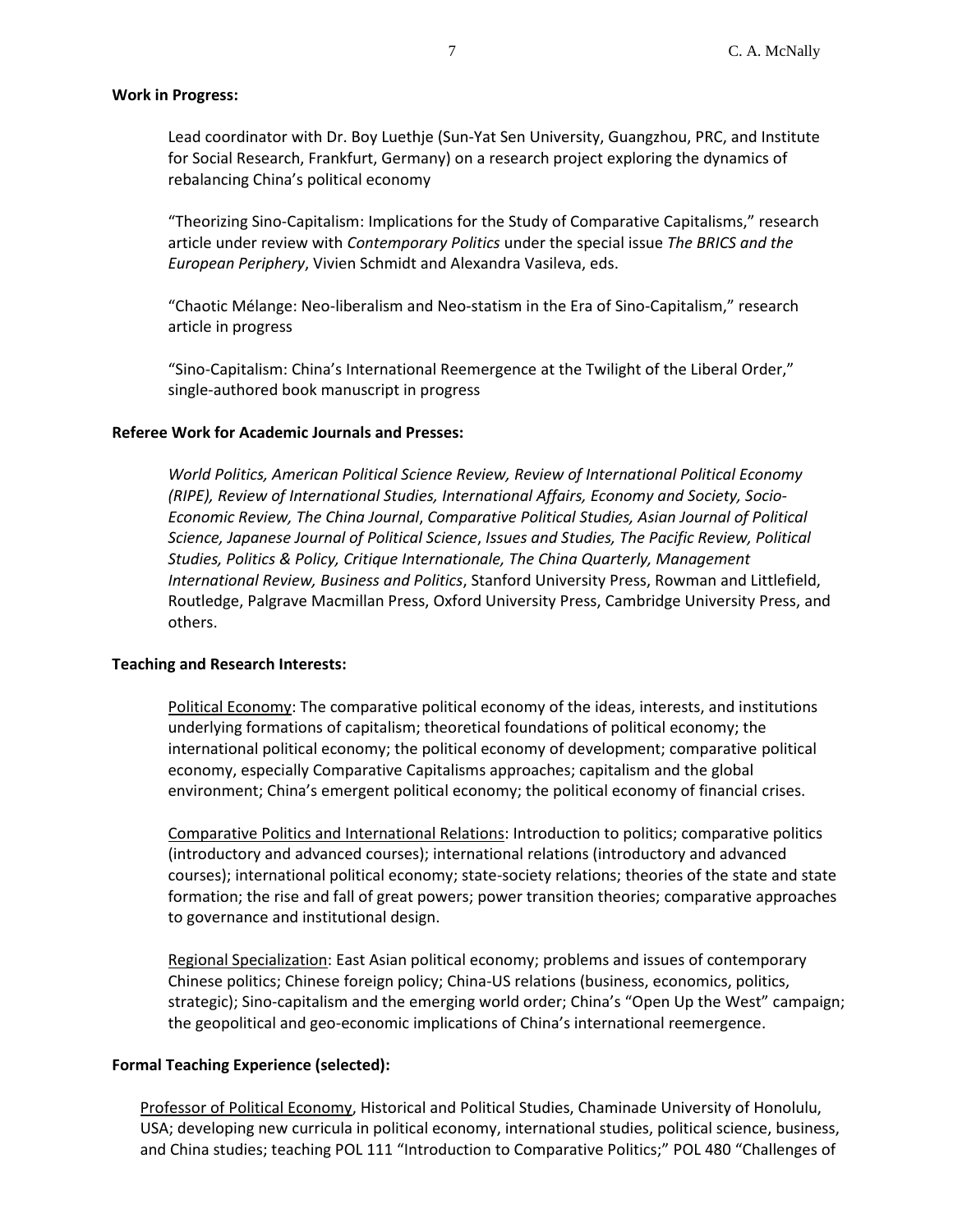the 21<sup>st</sup> Century;" HI/POL 442 "Modern China;" HI/POL 419 "Contemporary World Order;" HI/POL 439 "Global Financial Crises;" HI/POL 438 "Globalization and Capitalism;" MBA 780 "China-US Business Relations," and other courses, August 2011-present.

Assistant Professor in International Business and Director of the China-US Relations MA Program, College of Business and Economics, University of Hawaii-Hilo, USA; designed three new crossdisciplinary core courses for the China-US MA program; January 2011-August 2011

Lecturer, Shidler College of Business, University of Hawaii (Manoa), Honolulu, USA, designed and taught "Chinese Management Systems," 2003–2007; "The Financial Crisis, China's Emergent Capitalism, and U.S.-China Business Relations" (Mgmt 650), 2010; and "Strategic Management Module" for the POSCO mini-MBA executive education course (2011 & 2012).

Adjunct Professor, College of International Studies, Hawaii Pacific University, USA, designed and taught "Chinese Foreign Policy" (PSCI 6810/6997) 2008–2009.

Visiting Professor, School of Management, Leadership and Government, University of St. Joseph, Macau SAR, China; designed and taught "Strategic Management,"" Seminars on Political Economy" & "Issues in Governance," 2005–2011.

Lecturer, East-West Center, Honolulu, USA, taught segments of the "Asia-Pacific Leadership Program Core Course" on International Relations and China's Political Economy, 2002-2008.

Instructor and Teaching Assistant, Department of Political Science, University of Washington, Seattle, USA; taught "Introduction to International Relations;' "Introduction to American Politics;" "Introduction to Politics;" "Introduction to Comparative Politics;" and "American Foreign Policy," 1992-1995; 1997-1998.

Instructor, Department of Government and Public Administration, The Chinese University of Hong Kong; taught "International Relations;" "The Politics of China;" "American Politics," and other courses, 1991-1992.

German Language Tutor, The Goethe Institute, Hong Kong; 1986-1987 & 1991.

# **Conference Organization, Coordination, and Leadership:**

**April 7-9, 2014:** Co-hosted and co-organized a workshop at the East-West Center in Honolulu, HI on Rebalancing China's Political Economy together with Dr. Boy Luethje from the Frankfurt Institute of Social Research. This workshop was funded by a grant from the German National Science Foundation (Deutsche Forschungsgemeinschaft – DFG). Presented the paper "Rebalancing China's Political Economy and the Evolutionary Dynamics of Sino-Capitalism;" acted as discussion leader and moderator for several sessions, including on "Global production networks and industrial restructuring – sectoral and regional perspectives."

**August 17-18, 2010:** Co-organized the USAID China Governance Analysis Seminar: Managing Social and Institutional Change in China – Trends and Implications for the US held at the East-West Center, Honolulu, USA. Chaired and moderated five sessions, including introductory and final discussion sessions; made presentations on "The Social Implications of China's Capitalism" and "The Influence of China's Capitalist Development on Politics and Policymaking."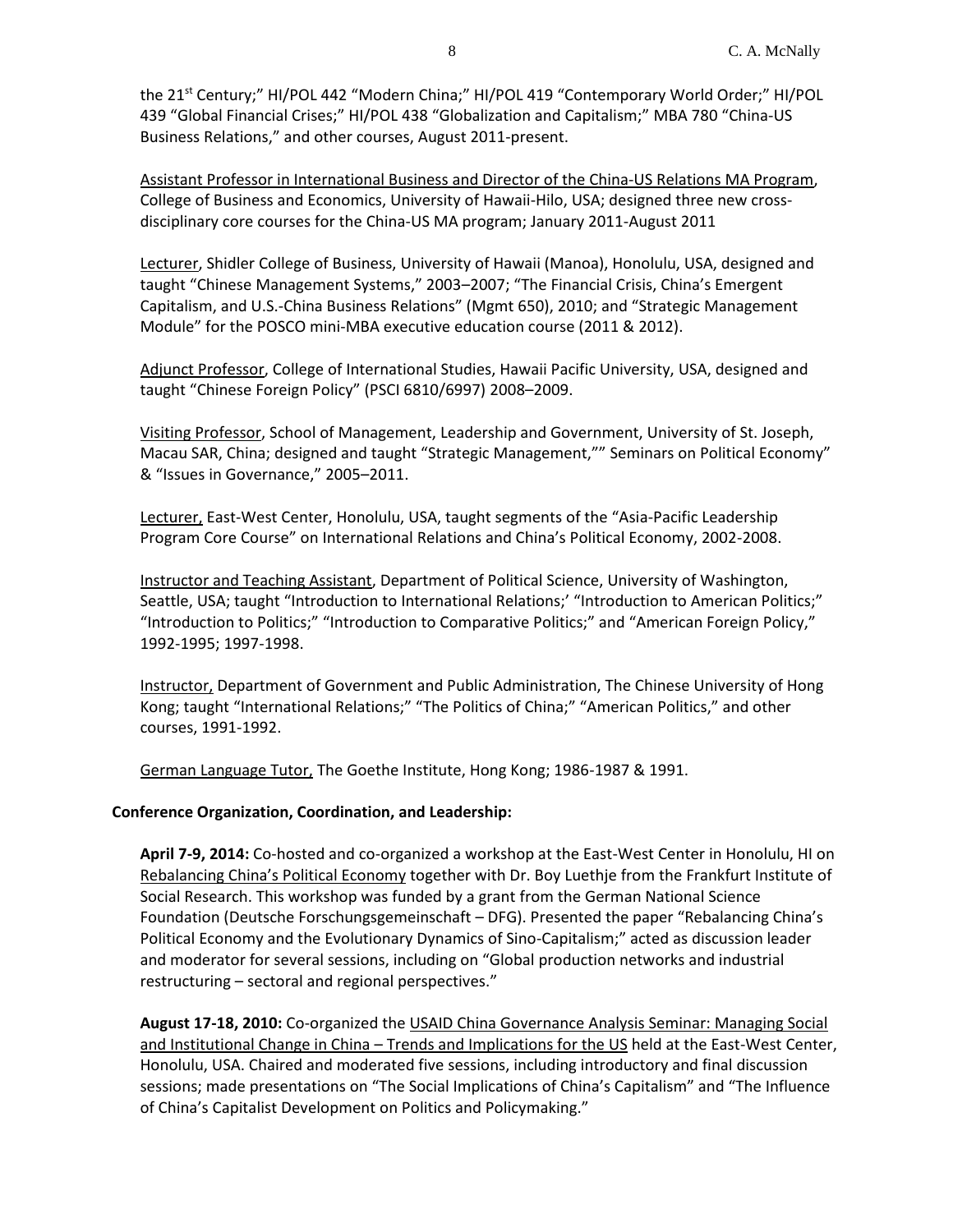August 10-12, 2005: Principal organizer and coordinator of the 2<sup>nd</sup> International Conference on China's Capitalist Transition; presented the paper "The Contours of China's Emerging Capitalism," East-West Center, Honolulu, Hawaii, USA.

August 11-13, 2004: Principal organizer and coordinator of the 1<sup>st</sup> International Conference on China's Capitalist Transition, East-West Center, Honolulu, Hawaii, USA.

**May 13-14, 2002:** Principal organizer and coordinator of The Rise of Private Business in China: The Nexus of Finance, Corporate Governance, and Business-Government Relations; presented the paper "Analytical Framework: Reflections on China's Transition," East-West Center, Honolulu, Hawaii, USA.

# **Academic Conference, Workshop, and Seminar Presentations (selected):**

**June 23-25, 2018:** Attended the *30th Annual Society for the Advancement of Socio-Economics* (SASE) Conference on "Global Reordering: Prospects for Equality, Democracy, and Justice" at Doshisha University, Kyoto, Japan; presented the research paper "Cracks in the US Dollar's Hegemony" (with Julian Gruin) in Network Q Asian Capitalisms; panel Q-11.

**June 3-5, 2017:** Invited participant at the conference *Rebalancing China's Political Economy* held under the auspices of the Joint-Research Institute for Innovation-Driven Development of Sun Yat-Sen University and the Reform and Development Commission of Guangdong Province held at Sun Yat-Sen University, Guangzhou, PRC; presented the research paper "Trade, Innovation, and the Rise of Economic Nationalism: Sino-US Relations in the Trump Era."

**June 24-26, 2016:** Attended the *28th Annual Society for the Advancement of Socio-Economics* (SASE) Conference on "Moral Economies, Economic Moralities" at the University of California at Berkeley, CA, USA; presented the research paper "The Case of China and the Study of Comparative Capitalisms" (Network Q Asian Capitalisms; panel Q-05); acted as Moderator for the Session Q-06 on "Comparative Analysis of Industrial Dynamics in Asia."

**June 12-15, 2016:** Invited attendee at the *International Conference and Innovation and Social Development* sponsored by Sun Yat-Sen University and the University of Chicago; presented the research paper "The Political Economic Logic of Rebalancing China's Economy" and served as session chair for the Session on "Innovation and Industrial Upgrading." The conference was held at Sun Yat-Sen University, Guangzhou, PRC.

**April 7-9, 2016:** Presented the research paper "Novel Pathways to Power: RMB Internationalization and the Prospects for a Statist Monetary Anchor" (co-authored with Julian Gruin, University of Amsterdam) at the international workshop on *China: Wealth and Power*; also participated in the invited panel discussion on "China as Number One?" and acted as discussant for the paper "Stateowned Enterprise Investment – Economic Stimulus and Political Connections" by Kjeld Erik Brodsgaard and Paul Hubbard. The workshop was sponsored and hosted by the Australian Centre on China in the World and the Coral Bell School of Asia Pacific Affairs, The Australian National University, Canberra, ACT, Australia.

**July 3, 2015:** Presented the research paper "The Dynamics of Sino-Capitalism: Theoretical Implications of China's Emergent Form of Capitalism" (Panel Q-11) at the *27th Annual Society for the Advancement of Socio-Economics* (SASE) Conference on "The Politics of Inequality" held at the London School of Economics and Political Science, London, UK.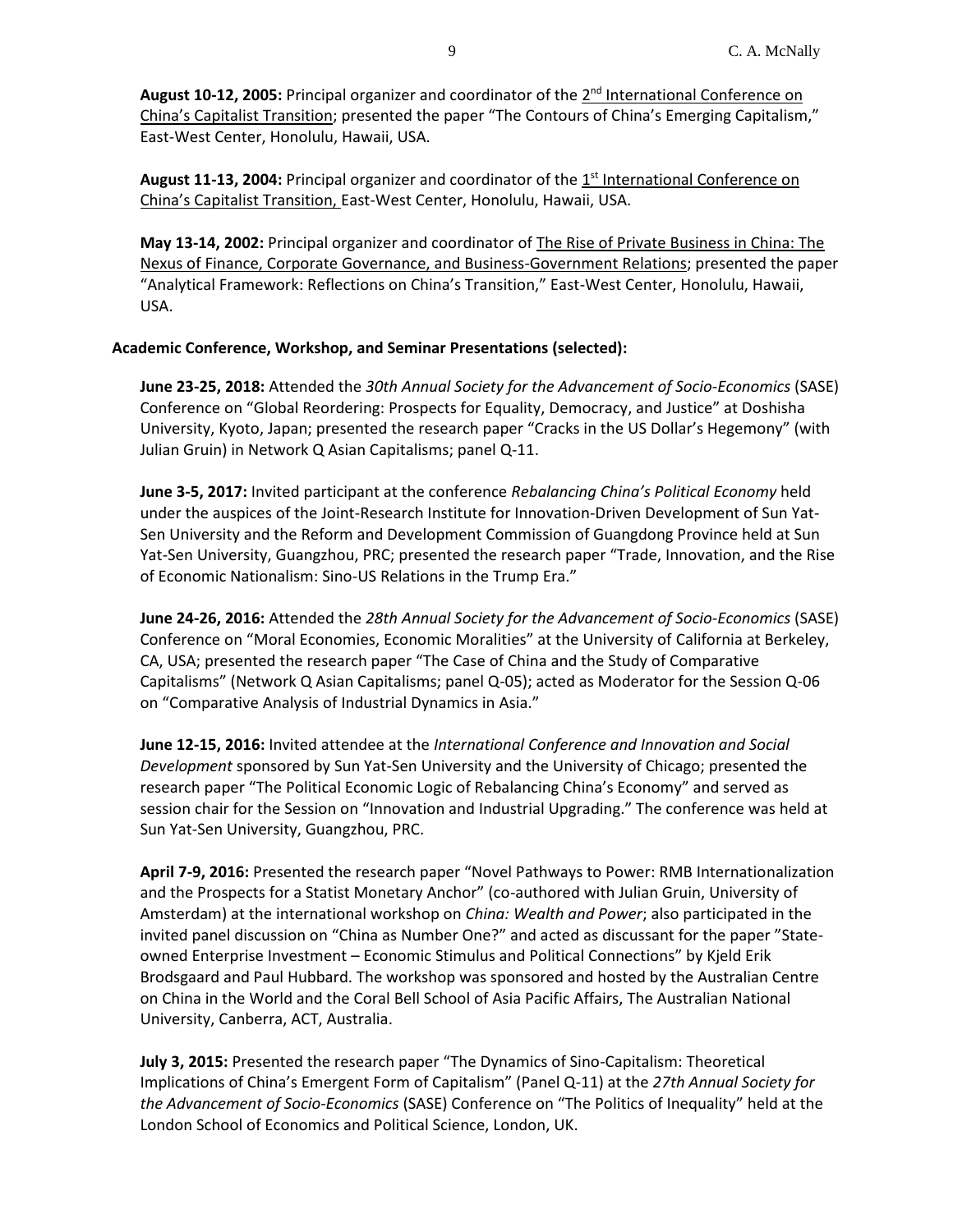**February 19, 2015:** Presented the research paper "Sino-Capitalism's Global Ramifications: Domestic Origins of China's Efforts to Internationalize the Yuan" on the panel "Contesting the Liberal Order: China's Rise, Global Finance, and a System in Flux" (TA37) at the *International Studies Association's Annual Convention* in New Orleans, LA, USA.

**July 16-17, 2014:** Invited presentation of the research paper "Sino-Capitalism in Transition" at the international workshop on *The Micro- and Macro-contours of China's Emerging Political Economy,*  Australian Centre on China in the World, The Australian National University, Canberra, ACT, Australia.

**July 10-12, 2014:** Invited presentation for the SASE Featured Panel: *The Rise of Large Emerging Capitalisms and Implications for Global Economic Institutions* on "Sino-Capitalism: China's Reemergence and the Global Order;" also presented the research paper "The 'Great Rebalance': The Evolutionary Dynamics of China's State Capitalism" on the Asian Capitalisms - Q-05 "Dynamics of Asian Capitalisms: Refurbishing State Capitalism?" panel; both at the *26th Annual Society for the Advancement of Socio-Economics* (SASE) Conference with the theme "The Institutional Foundations of Capitalism," Northwestern University and the University of Chicago, Chicago, IL.

**June 19, 2014:** Invited research seminar on "Rebalancing China's Economy: The Evolution of Sino-Capitalism," Department of Political Science and International Center for Joint Labor Research, Sun Yat-Sen University (SYSU), Guangzhou, PRC.

**February 10, 2014**: Invited presentation for the *Modern China Workshop* on "Sino-Capitalism: Understanding China's International Reemergence and its Global Implications," Middlesex Community College (Bedford Campus), MA.

**September 18-20, 2013**: Invited presentations on "Sino-Capitalism: China's International Reemergence and its Global Implications" at the University of Texas at El Paso's and Johnson County (KS) Community College's *Contemporary China: A Faculty and Program Development Workshop* sponsored by the Title VI Undergraduate International Studies and Foreign Language (UISFL) Program under the U.S. Department of Education, Washington, D.C.

**August 20-21, 2013:** Invited lecture on "A Study in Sino-Capitalism: Institutional Arrangements and Strategy to Internationalize the Yuan" at the *Wellington Conference on Contemporary China 2013 -- China's Global Course: The Political Economy of China Going Global* organized and sponsored by the New Zealand Contemporary China Research Centre and held at the Hunter Council Chamber, Victoria University of Wellington, Wellington, New Zealand.

**June 27-29, 2013:** Presented the paper "Continuity and Development in Chinese Capitalism" on the panel "Structural Capitalist Changes in the Chinese-Russian Area of the BRICs" (panel Q-04; session organizer Uwe Becker); also acted as discussant for the session "Sustainability of Asian Capitalism(s)? Inherent Tensions and Paradoxes" at the *25th Annual Society for the Advancement of Socio-Economics* (SASE) annual conference with the theme "States in Crisis," Universita degli Studi di Milano, Milan, Italy.

**April 3-6, 2013:** Presented the paper "The Rise of State Capitalism(s) and Implications for the Economic World Order" on the panel "State Capitalism, Emerging Powers and Comparative Political Economy" (WA46) at the *International Studies Association's Annual Convention* with the theme "The Politics of International Diffusion: Regional and Global Dimensions" in San Francisco, CA.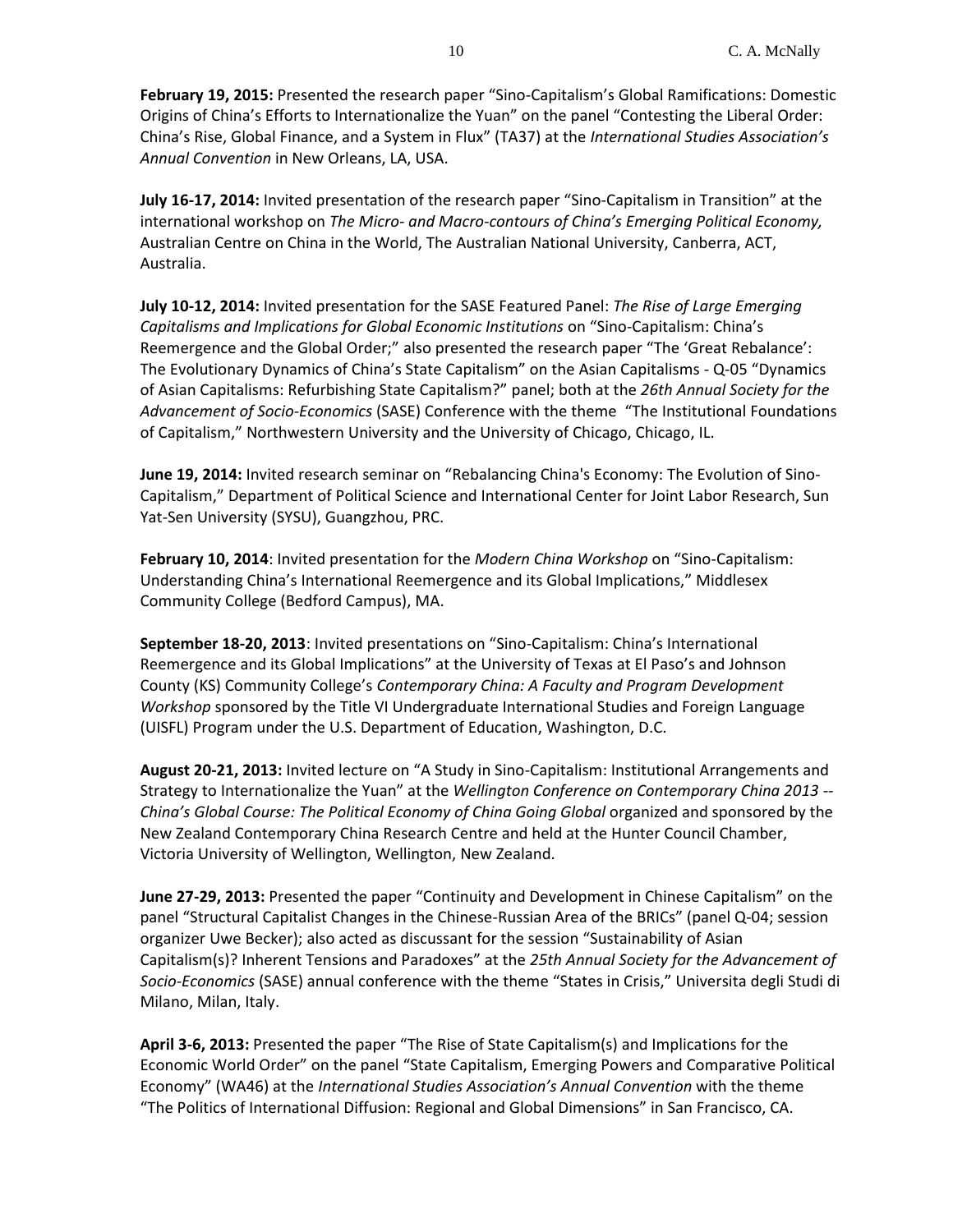**September 24-25, 2012:** Invited presentation of the paper "Sino-Capitalism: An Institutional Analysis" at the workshop on "The Future of the Chinese Model of Capitalism" held at the Surrey International Institute, Dongbei University of Finance and Economics, Dalian, P. R. China, (and sponsored by the University of London, Birkbeck with funding from the British Academy).

**June 27-30, 2012:** Presented the paper "Internationalizing the Yuan: The Global Ramifications of China's Emergent Capitalism" at the 24th Annual Society for the Advancement of Socio-Economics (SASE) international conference with the theme "Global Shifts: Implications for Business, Government and Labor" at the Massachusetts Institute of Technology, Cambridge, MA; acted as discussant for the session "Understanding China's Capitalism: Towards New Theories and Concepts?"

**June 23-25, 2011**: Co-organizer of the mini-conference "China and Contemporary Capitalism: Political, Business and Socio-Economic Trends" at the 23<sup>rd</sup> Annual Meeting of the Society for the Advancement of Socio-Economics (SASE) at the Universidad Autonoma de Madrid, Spain; presented the paper "China's Reemergence and the International Political Economy;" acted as discussant and moderator for two sessions; acted as the lead coordinator for a discussion on the results of the mini-conference during the session "China in the Global Space."

**June 16-17, 2011**: Presented the paper "China's Model of Late Development" at the international conference "From Revolution to Reforms – Characterizing Made-in-China Transition Paradigms" at the University of St. Joseph, Macau SAR, PRC.

**March 30-April 3, 2011:** Organized the panel "Debating Future Trajectories of China's Capitalist Evolution: Global, Comparative, and Interdisciplinary Perspectives" and presented the paper, "State Capitalism is Dead! Long Live State Capitalism! – Rebalancing China's Economy" at the 2011 joint Association of Asian Studies-International Convention of Asia Scholars Meeting *70 Years of Asian Studies* in Honolulu, O'ahu, USA.

**December 8-9, 2010:** Gave a presentation on "Global Governance and Alternate Models of Capitalism" at the 2<sup>nd</sup> Japan-US Joint Public Policy Forum on "US-Japan Economic Partnership in the Post-Lehman World" sponsored by the Woodrow Wilson Center for International Scholars and the Sasakawa Peace Foundation, Hotel New Otani, Tokyo, Japan.

**June 24-26, 2010:** Presented the papers "Sino-Capitalism" and "China's Changing *Guanxi* Capitalism" at two organized panels at the  $22<sup>nd</sup>$  Annual Meeting of the Society for the Advancement of Socio-Economics (SASE) at Temple University in Philadelphia, USA. Besides the panels, I also helped co-organize the "Socio-Economics in Asia Networking Breakfast" as a SASE Special Event.

**March 25-29, 2010:** Presented the paper "Unraveling the Riddle of China's Missing Push for Democracy: The "Thick Embeddedness" of China's "New Social Stratum" at the Association of Asian Studies Annual Meeting 2010, Philadelphia, USA.

**March 16, 2010:** Presented "China's Emergent Capitalism and Implications for Constitutionalism" at the workshop *Fifty Years in Chinese Law: A Program in Celebration of Jerome A. Cohen's 80th Birthday* at the William S. Richardson School of Law, UH-Manoa, HI.

**July 16-18, 2009:** Presented the paper "A Macro-Historical Analysis: Party-State and Capital in China's Emergent Capitalism" at the  $21<sup>st</sup>$  Annual Meeting of the Society for the Advancement of Socio-Economics (SASE) in Paris, France.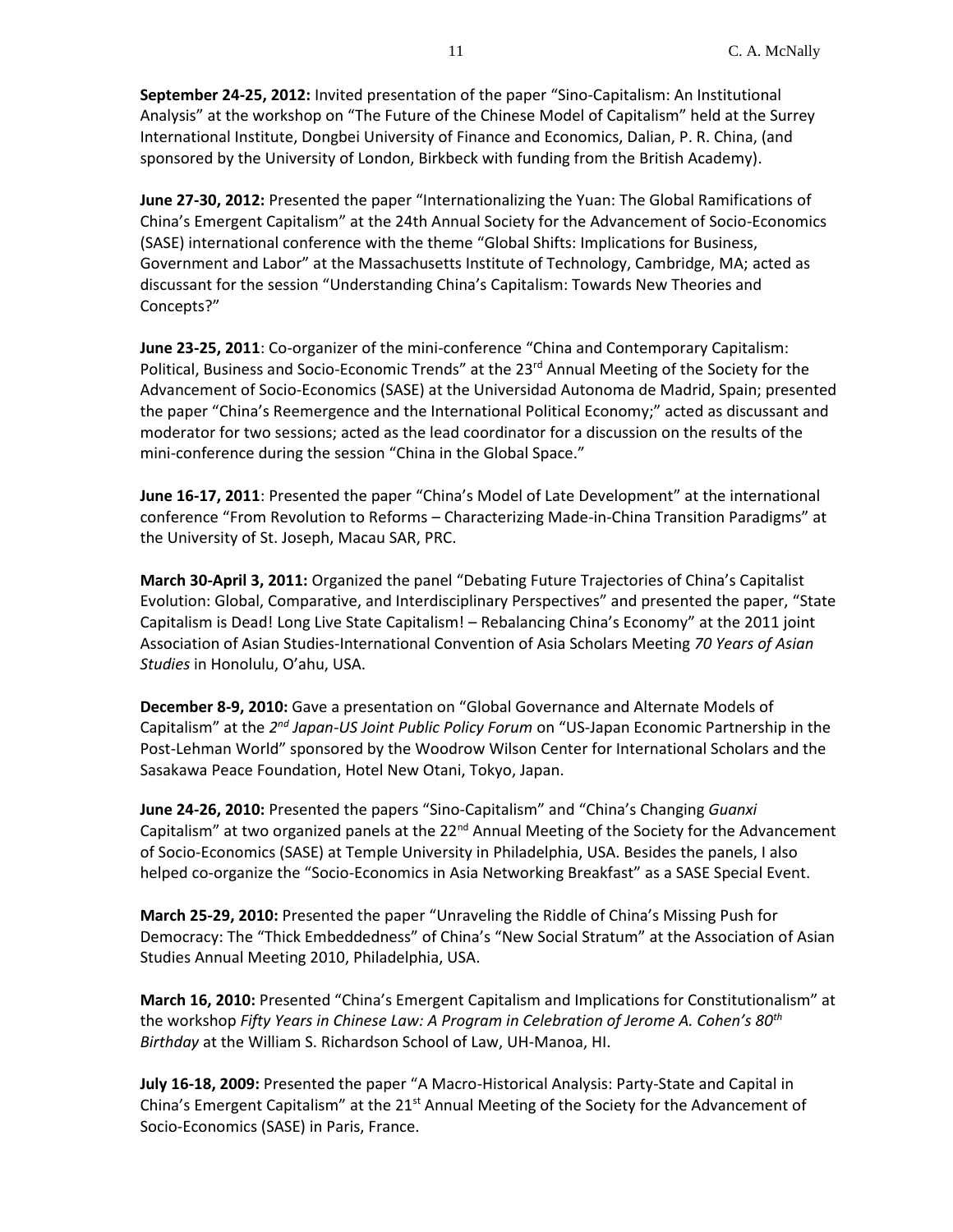**October 20-21, 2008:** Presented the paper "Globalization, Party-State and Capital in China's Emergent Capitalism" at the *Party System Change and the Transformation of the 'Varieties of Capitalism' III International Conference* at Waseda University, Tokyo, Japan.

**July 1, 2008:** Luncheon seminar on "Sino-Capitalism" sponsored by the Center for Comparative and International Studies (CCIS), Swiss Federal Institute of Technology (ETH), Zurich and University of Zurich, Switzerland.

**June 6-7, 2008:** Presented the paper "Capitalism Chinese Style" at the workshop on *State Building and Market Making* held at Villa Schifanoia, the European International University, Florence, Italy.

**March 16, 2007:** Presented a seminar on "Reflections on China's Political Economy" at the Institute on Civil Society, Zhongshan University (Sun-Yat Sen University), Guangzhou, PRC.

**October 16, 2006:** Seminar on "Reflections on Capitalism and China's Political Economy" at the Graduate School of International Relations and Pacific Studies, University of California, San Diego, San Diego, CA, USA.

**June 4-6, 2006**: Presentation on "Perspectives on Cross-Strait Relations – Economics" for the Center for Strategic and International Studies (CSIS) "Cross-Strait Challenges and Third Party Engagement" US-Japan-Taiwan Trilateral Meeting, Honolulu, HI, USA.

**January – March 2005:** Seminars on "China's Emerging Capitalism" at the Hong Kong Forum (January 27 and March 2); University Services Center, Chinese University of Hong Kong (March 1, 2005); and The Center of Asian Studies, Hong Kong University (March 3, 2005).

**June 17-20, 2004:** Presented the paper "The Significance of Political *Guanxi* Networks in China's Private Sector" at the International Association of Chinese Management Research Inaugural Conference, Beijing, PRC.

**November 21-24, 2003**: Presented the paper "Tectonic Shifts in Northeast Asia's Geopolitics: China's Capitalist Transition" at the *15th New Zealand Asian Studies Society International Conference*, Auckland University, Auckland, New Zealand.

**May 28-30, 2003:** Presented "Denial, Shock, and Mass Mobilization: The Fourth Generation Leadership's Response to the SARS Crisis" at the *Leadership and Political Change in China International Conference*, Asia-Pacific Center for Security Studies, Honolulu, Hawaii, USA.

**May 8-10, 2003**: Presented the paper "Sichuan: National Integration and Capitalist Development" at the *Opening the West: China's Regional Development Policy International Conference* in Hamburg, Germany; sponsored by the Institute for Asian Affairs, Hamburg, and The China Quarterly, UK.

**December 9-10, 2002**: Presented "From Discrimination to Engagement: The Evolution of China's Private Sector" at the *Towards a Chinese Enterprise Model – Chinese Enterprises and their Institutional Environment International Conference* at the Center for Chinese Studies, University of New South Wales, Sydney, Australia.

**November 5-6, 2000 & November 3-4, 2001:** Acted as coordinator and co-editor for the *Asia Pacific Security Outlook 2001 & 2002 Workshops*, Bali, Indonesia & Bangkok, Thailand.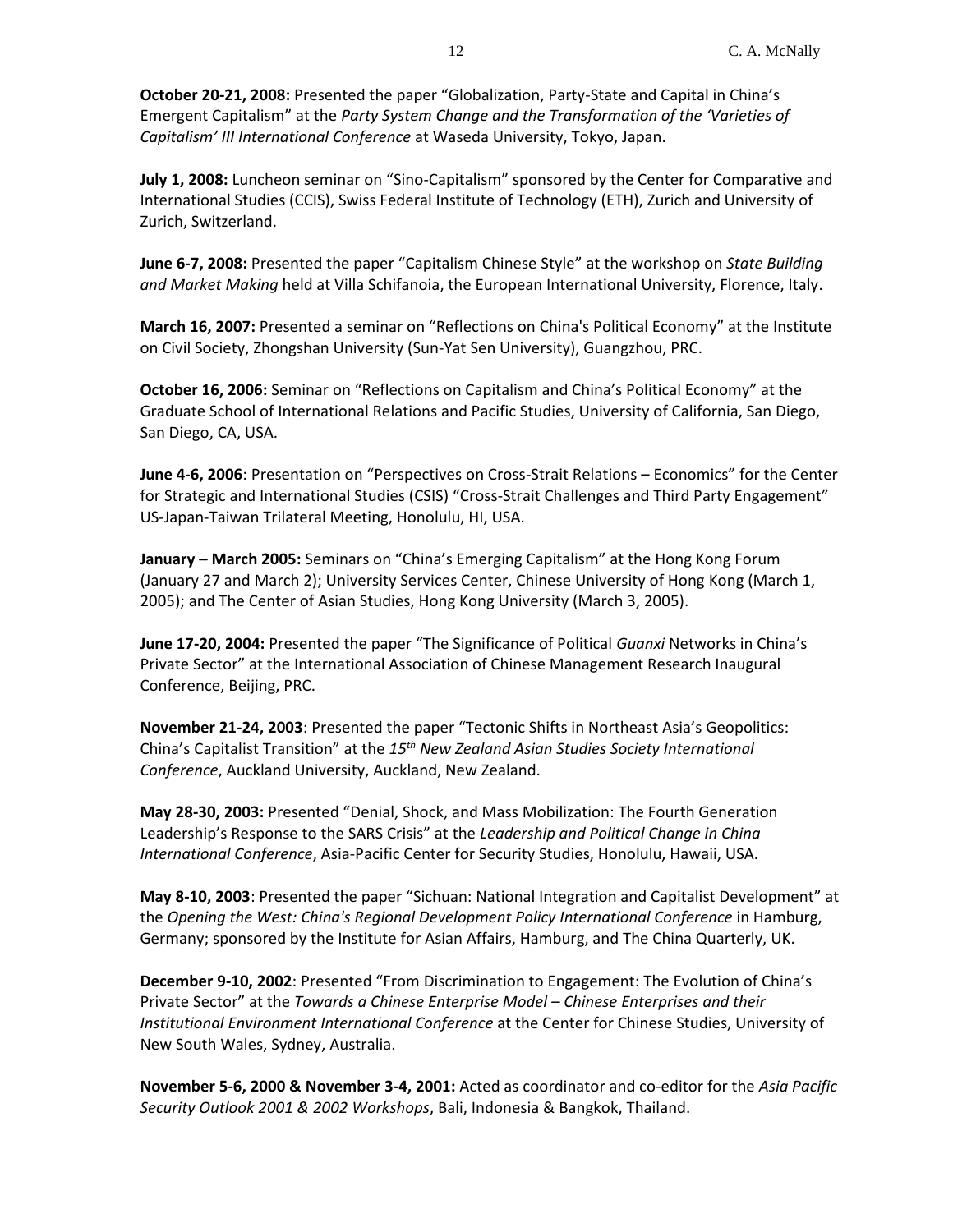**July 8-10, 1999**: Presented the paper "An Unlikely Marriage: Leninist Centralism and Principles of Modern Corporate Governance in China's State Sector Reforms" at the *Chinese Studies Association of Australia Sixth Biennial Conference*, Murdoch University, Western Australia, Australia.

**June 7-10, 1997:** Presented the paper "Can the Dragon be Revived? Shanghai's Experimental Implementation of Corporate Governance Reforms, 1994-1996"at the *Symposium on Public Management Reform in China*, Hong Kong Polytechnic University, Hong Kong.

**June 16-18, 1995:** Presented the paper "China's Local Growth Alliances: The Entrepreneurial State in the Initial Stages of Capitalist Accumulation" at the *Association for Asian Studies, Pacific Coast Conference* (ASPAC), Pacific University, Forest Grove, Oregon, USA.

# **Keynote Lectures, Public Speaking Engagements, Briefings, and Training Activities (selected):**

**May 2017 – present:** Annual keynote speaker for Chaminade University's *Presidential Policy Forum on Sino-Capitalism* with support from the Regent Stanley W. Hong Endowed Fund for Distinguished Asia-Pacific Speakers and Scholars.

**October 2000 – present:** Designed, organized, and presented over 200 seminars and workshops for East-West Center Public Policy, Media, Research, Education, and Public Diplomacy Programs, including for the Jefferson Fellowship, Hong Kong Journalism Fellowship, Asian Studies Program, Asia Pacific Leadership Program, East-West Center Washington D.C. Office, New Generation Seminar, etc.; principal coordinator and professor of the Tsinghua University Senior Executive Training Program on "Global Perspectives" co-hosted by the East-West Center and Tsinghua University (2012 to present).

**March 2012 – April 2016:** Lead coordinator for the designing, planning, and hosting of the *Spring Forum on Sino-Capitalism* hosted by Chaminade University at the Waialae Country Club with support from the Bank of Hawaii and the Regent Stanley W. Hong Endowed Fund for Distinguished Asia-Pacific Speakers and Scholars. Keynote speakers included Mr. Daniel Fung, SBS, SC, QC, JP (2012); Mr. Chandran Nair, the Founder and CEO of the Global Institute For Tomorrow (GIFT) in Hong Kong (2013); Prof. Yinhong Shi, Renmin University of China, Beijing, PRC (2014); Amb. Joseph W. Prueher, ADM, USN (Ret.), the former US Ambassador to the People's Republic of China (2015); and Dr. Mark M. Spiegel, Chief Economist at the Federal Reserve Bank of San Francisco (2016).

**May 5, 2017:** Gave an invited keynote presentation on "The Rise of Sino-Capitalism: Implications for International Business and Real Estate" to the *Who's Who in Luxury Real Estate Semi-annual Conference* (Spring) at the Kea Lani Fairmont Hotel in Wailea, Maui, HI.

**June 29-July 1, 2015:** Invited lecturer for the 2015 *ToChina Summer School on the Politics, Foreign Policy and Political Economy of Contemporary China* for graduate students at the University of Turin, Italy and supported by the Italian Ministry of Foreign Affairs in collaboration with Australian National University; gave two seminars on China's domestic political economy and the reemergence of China on the global politico-economic stage.

**August 13, 2014:** Invited guest speaker for the Defense Intelligence Agency's *Geostrategic Intelligence Seminar* hosted by the Language, Regional Expertise and Culture Branch, Mission Enabling Training Department on "China in the Xi Jinping Era" and "Sino-Capitalism in Transition," USPACOM JIOC, Pearl Harbor, Hawaii, USA.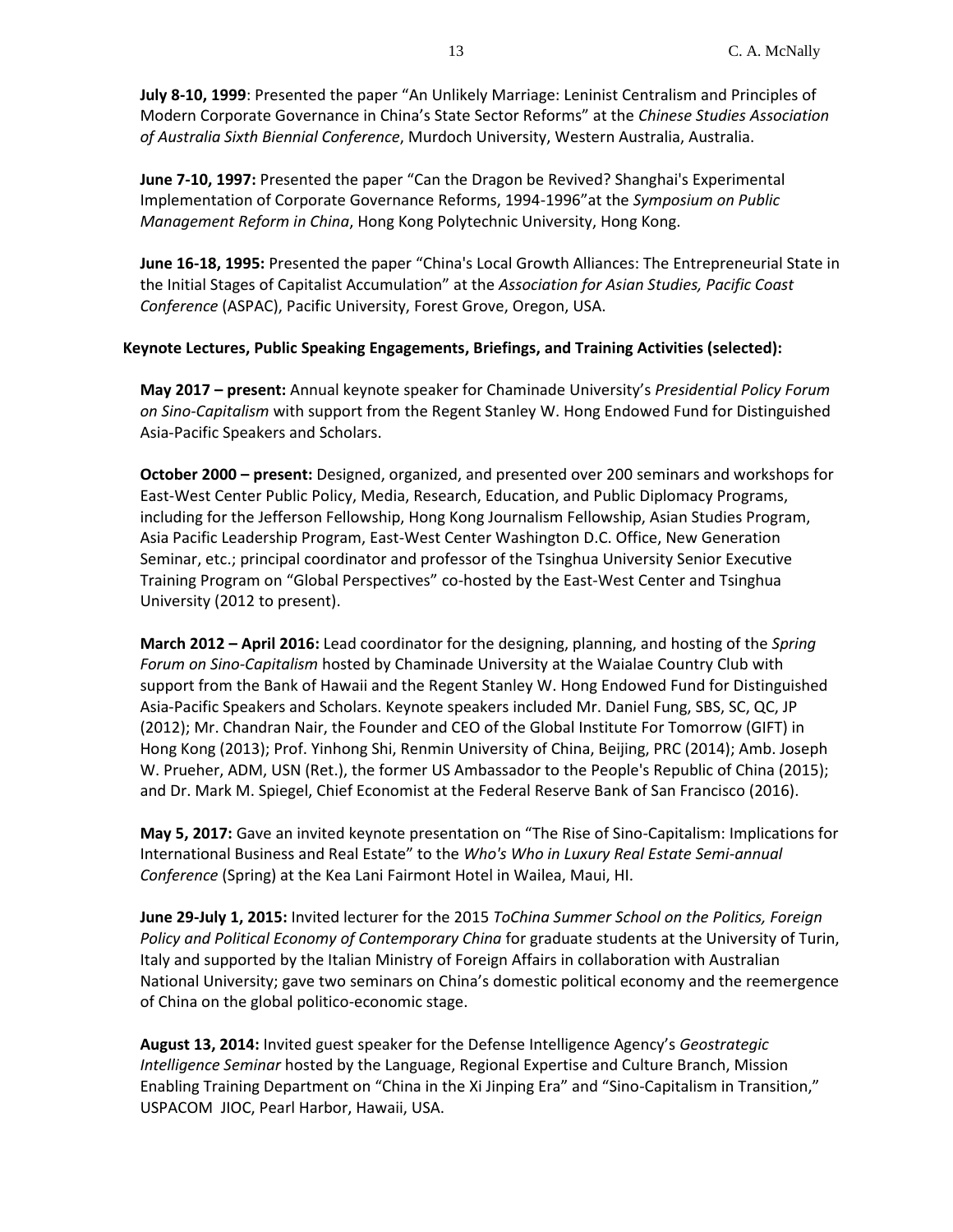**July 2-4, 2013:** Invited lecturer for the 2013 University of Turin China Summer School for graduate and PhD students on the *Politics, Foreign Policy and Political Economy of Contemporary China*, Luigi Einaudi campus of the University of Turin, Italy with support from the Italian Ministry of Foreign Affairs; gave two seminars on "Sino-Capitalism, the Geopolitics of East Asia, and the Emerging World Order" and "China's Capitalist Transition: The Challenge of Rebalancing the Chinese Political Economy."

**October 21-23, 2012:** Participated in the *Australian American Leadership Dialogue* held at the Imin International Conference Center, East-West Center, Honolulu.

**September 28-30, 2011:** Gave two presentations on "The Global Emergence of Sino-Capitalism: Rebalancing US-China Economic Relations and APEC" to APEC 2011 workshops held in Youngstown, Ohio, and Portland, Oregon.

**April 9, 2011:** Seminar on "Sino-Capitalism: China's Rise and the International Order," Bureau of Intelligence and Research, U.S. Department of State, Washington, D.C.

**May 24-25, 2010:** Presented "The Private Sector and the Rule of Law in China" at the *USAID China Governance Analysis Seminar 2: Trends in Rule of Law and Accountability* held at the Sheraton Hong Kong Hotel and Towers, Kowloon, Hong Kong SAR, PRC.

**May 25-26, 2009:** Organized and helped design the workshop, "Governance for Sustainable Development: Global Practices and Chinese Experiences" held at the China Center for Comparative Politics and Economics (CCCPE) in Beijing, PRC; presented the seminar "China's Political Economy in the Global and Regional Context."

**March 12-14, 2009:** Gave a research and teaching training seminar on "Chinese Political Economy and Development Policy" at the "Asia's Ecologies of Development: China and India" workshop held at the University of Central Arkansas in Conway, AR, USA.

**November 9-11, 2008:** Keynote luncheon speaker on "In the Dragon's Lair: Gathering Storm Clouds" at the "Business with China: Making it Work for Entrepreneurs" conference in Maui, HI, USA sponsored by the Hogan Entrepreneurs Program at Chaminade University, Honolulu, HI.

**January 20-23, 2008:** Keynote Address on "China's Development Challenges" at the "Changing Dynamics in the Asia Pacific" International Media Conference, Bangkok, Thailand; sponsored by the Asia Pacific Center for Journalists.

**October 25, 2007**: Featured speaker on "China's Growing Role in the World" at the *44th Annual Hawaii Tax Institute*, Honolulu, HI, USA.

**December 8-10, 2006**: Featured keynote speaker on "The Dynamics of Global Informational and Creative Capitalism" at the inaugural Shantou Dialogues, Shantou, PRC; sponsored by the Li Ka-Shing Foundation.

**April 4-6, 2005:** Featured discussion leader and speaker on "How Tall is the Great Wall: SARS and State Sovereignty" at the 43<sup>rd</sup> Annual International Affairs Symposium: States of Emergency – Exploring the Reality of Global Disease, Lewis & Clark College, Portland, OR, USA.

**June 10, 2002:** Keynote speaker on "The Political Logic of China's WTO Entry" at the 7<sup>th</sup> Annual Asia Oil and Gas Conference, Kuala Lumpur, Malaysia.